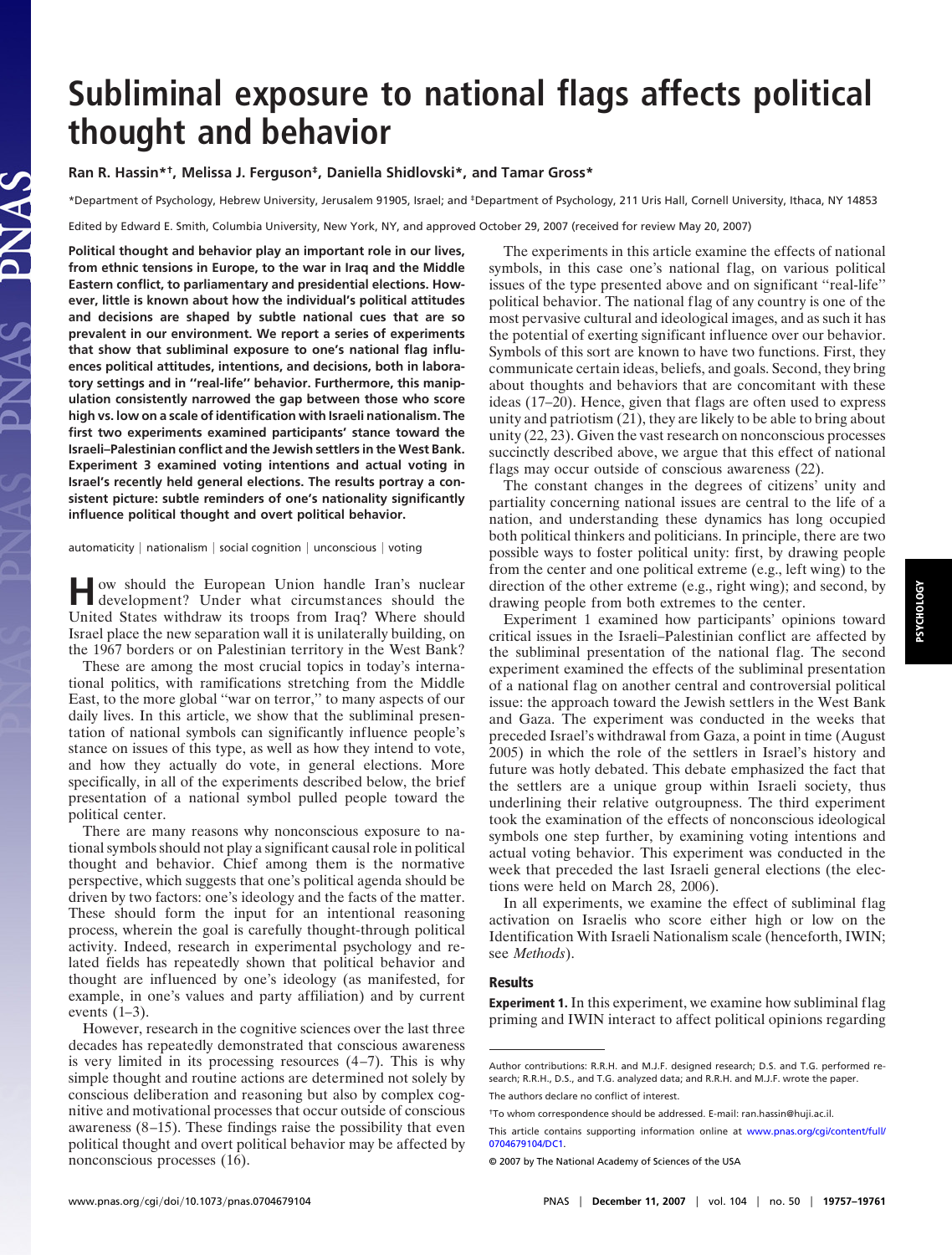

High Low

**Fig. 1.** Average responses to experimental questions as a function of priming and IWIN (high numbers indicate more nationalistic attitudes).

the Palestinian–Israeli conflict. The results of Experiment 1 are given below.

**Awareness.** None of the participants indicated awareness of the subliminal prime or suspicion of any sort. More specifically, none of the participants could report having seen the prime; they were all convinced that there was only one stimulus before each question (the mask); and no participant came close to guessing the true nature of the experiment. Hence, we report the data of all participants.

Last, although stimuli were presented for 16 msec and were immediately masked, and although debriefing data revealed no awareness of the primes (see *Methods*), we wanted to more directly assess awareness of the stimuli. To do so, we ran a simple priming experiment (Experiment 1a) in which either the flag (50%) or the control stimulus (50%) was presented for 16 msec, immediately followed by a mask. Participants were explicitly asked to indicate whether the first stimulus (i.e., the prime) had been a flag or the control stimulus. The results clearly show that accuracy  $(M = 0.48)$  did not significantly differ from chance  $[t(41)$  < 1.28]. In addition, although participants were consciously looking for flags and could earn money by finding them, none of them claimed they saw a flag even once. We therefore conclude that priming was indeed subliminal.

**Political stance.** Based on participants' answers to the three-item IWIN measure, they were divided into two groups, high vs. low IWINs. Identification with Israeli nationalism has been found in the past to correlate strongly with political world view, such that high IWINs are more right-wing than low IWINs (24). Participants' answers to all political questions were strongly correlated (Cronbach's  $\alpha = 0.90$ ), and so they were averaged and entered into a 2 (priming: flag vs. control)  $\times$  2 (IWIN: high vs. low) ANOVA. As one might expect, the level of IWIN highly affected participants' opinions in the control condition  $[F(1,49) = 19.70,$  $P < 0.001$ .

As predicted, a significant interaction between priming and **IWIN** emerged  $[F(1,49) = 13.58, P < 0.002]$  (see Fig. 1). In the control condition, high IWINs ( $M = 6.00$ , SD = 1.37) expressed very different opinions from low IWINs ( $M = 2.60$ , SD = 1.52)  $[t(22) = 5.72, P < 0.001]$ . Priming brought these groups closely together  $(M = 4.20, SD = 1.55, and M = 3.89, SD = 1.56,$ respectively)  $[t(27) < 0.6]$ .

To take a few examples, without priming, low IWINs strongly supported the formation of a Palestinian state, and high IWINs



**Fig. 2.** Average responses to experimental questions as a function of priming and IWIN (high numbers indicate more nationalistic attitudes).

strongly objected to it  $[t(22) = 7.12, P < 0.001]$ . Priming effectively brought these groups into alignment  $(t<1)$ . Similarly, low IWINs in the control condition strongly supported Israel's unilateral disengagement from Gaza, whereas high IWINs objected to it  $[t(22) = 6.46, P < 0.001]$ . Priming united these groups  $(t < 1.1)$ . Importantly, no effects were found for the control questions that were not related to the Israeli–Palestinian conflict  $\text{(all }$  *Fs* <1.5).

The results of the first experiment provide strong support for our hypothesis. Specifically, subliminal activation of a national symbol affected participants' responses to questions regarding key national issues. This effect was moderating in nature; the ideological gap between high and low IWINs was diminished by the nonconscious exposure to the national flag.

A complementary way of examining the effects of priming is by looking at the variances of the different groups. If, as we argue, priming enhances unity, then the variance in the primed group should be smaller than that in the control condition. Indeed, Levene's test reveals this is the case  $(P < 0.05)$ .

**Experiment 2.** In this experiment, we examine how subliminal flag priming and IWIN interact to affect political opinions regarding the Jewish Settlers in the West Bank and Gaza. The results of Experiment 2 are given below.

**Awareness.** Two participants indicated they saw the prime, one participant said the mask reminded him of the Israeli flag, and one participant had lived in the U.S. for most of his life. The data of all these participants were excluded from the analyses.

**Political stance.** Participants' answers were averaged and entered into a 2 (priming: flag vs. control)  $\times$  2 (IWIN: high vs. low) between-participants ANOVA. As hypothesized, a significant interaction between IWIN and the priming condition emerged  $[F(1,38) = 6.92, P < 0.02]$  (see Fig. 2). This interaction indicated that, whereas in the control condition the two groups expressed different political views  $[t(20) = 2.60, P < 0.02]$ , these differences disappeared in the priming condition  $(t < 1.2)$ .

To take a few examples, high IWINs in the control condition anticipated they will be sad on the day of the Israeli pullout from Gaza, whereas low IWINs anticipated a rather neutral mood  $[t(20) = 3.10, P < 0.01]$ . Priming, again, brought these two groups closer together  $[t(18) < 0.4]$ . Another question presented participants with the (true) story of a Jewish family who moved to a settlement in the Gaza strip just before the withdrawal to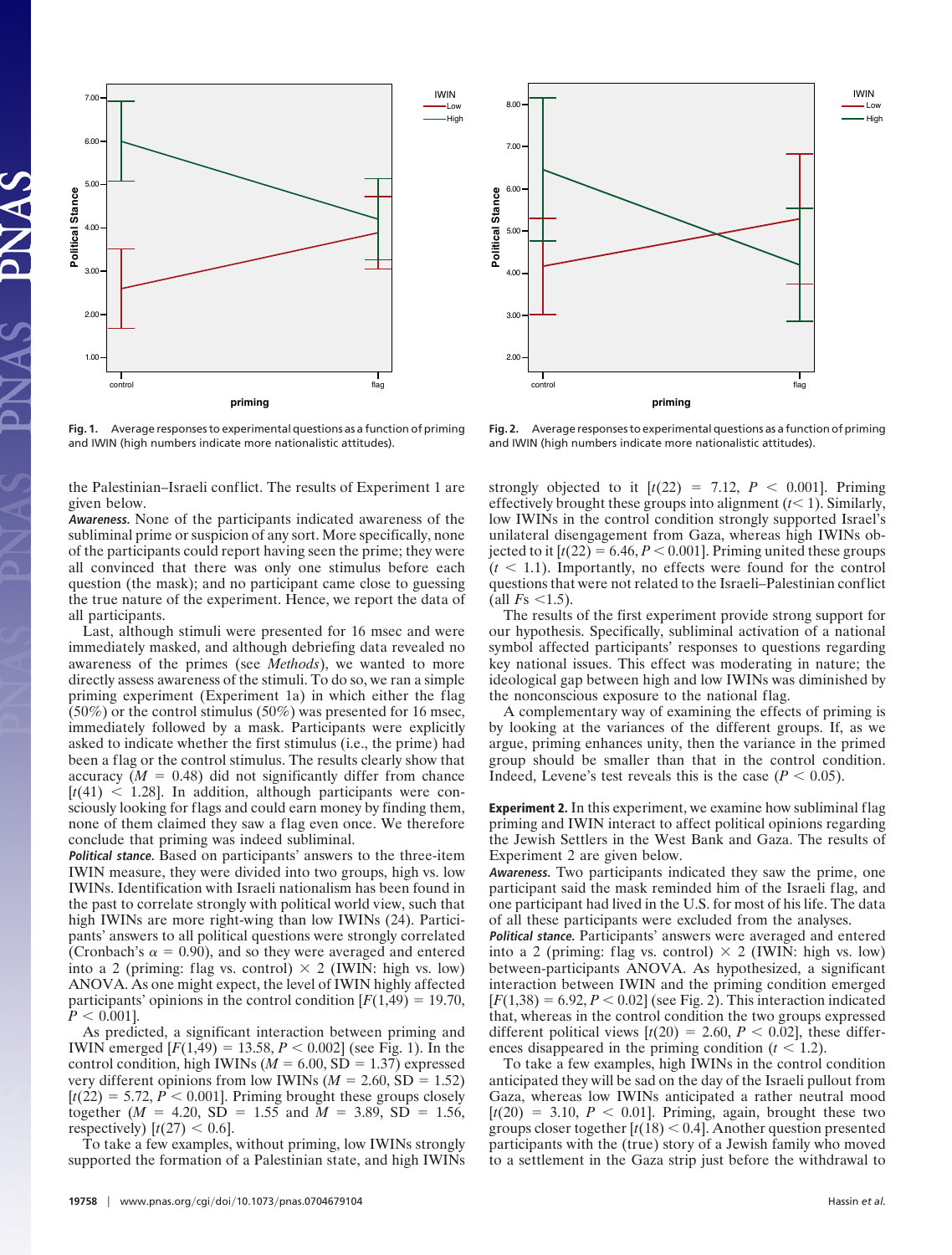take part in the resistance. Participants were asked how fair this move was toward the family's children. In the control condition, low IWINs considered the move as very unfair, whereas high IWINs deemed it neutral  $[t(20) = 2.61, P < 0.02]$ . Priming diminished these differences by moderating both views  $(t < 1)$ .

Last, as in the previous experiment, one may also examine the effects of priming by looking at the variances of the different groups. If priming indeed enhances unity, then the variance of the primed group should be smaller than that of the control condition. An examination of the mean variances of the different groups suggests this is indeed the case  $(M = 2.34$  and 2.09 for the priming and control conditions, respectively), albeit not significantly so  $(P = 0.26)$ .

The results of the second study replicate those of the first. Expressed political opinions and feelings, which relate to issues that stand at the very center of the political arena, are affected by subliminal presentation of one's national flag. Importantly, this study showed that the nonconscious effects documented here are not restricted to opinions and attitudes toward ''national enemies'' but rather extend to within-nation topics.

**Experiment 3.** In this experiment, we examine how subliminal flag priming and IWIN interact to affect voting intentions and actual voting. The results of Experiment 3 are given below.

**Awareness and responsiveness.** Of 221 participants, 15 reported they saw a flag at least once, 13 reported having seen other types of meaningful stimuli (there were no such stimuli), 21 indicated the mask reminded them of the Israeli flag, and one participant suspected the stimuli were supposed to affect her responses. The data of all these participants were omitted from analyses. In the weeks that followed the elections, we called all remaining 171 participants. Of these, we could reach only 122 (71%). Fourteen participants indicated they did not vote, and seven participants refused to disclose their voting. All of the reported analyses are conducted, then, among the remaining 101 participants. Degrees of freedom vary somewhat because of missing data points.

**Voting intentions.** Participants' voting intentions were transformed into a scale that ranged from 1 (very left wing) to 6 (very right wing) and subjected to a 2 (priming: flag vs. control)  $\times$  2 (IWIN: high vs. low) ANOVA.<sup>§</sup> Not surprisingly, IWIN had a strong effect on voting intentions: high IWINs intended to vote for right-wing parties, whereas low IWINs tended to vote for left-wing parties  $[F(1,89) = 29.93, P < 0.001]$ .

Confirming the current hypothesis, there was a significant interaction between priming and IWIN  $[F(1,93) = 6.36, P < 0.02]$  (see Fig. 3*a*). Replicating the pattern of the previous studies, priming resulted in a reduced gap between high and low IWINs. Thus, whereas the difference in voting intentions in the control group was 2.34 units on a six-point scale  $(M_{\text{high TWINs}} = 4.76, M_{\text{low TWINs}} = 2.42)$ , priming reduced this gap to 0.86 units, a reduction of 63% (*M*high  $IWINs = 3.76, M<sub>low IWINs</sub> = 2.90$ . Although the former gap is highly significant  $[t(52) = 6.35, P < 0.001]$ , the latter is only marginally so  $[t(37) = 1.86, P < 0.072$ .

**Voting.** The results thus far show that voting intentions expressed during a laboratory session were influenced by priming, but were



**Fig. 3.** Average voting and voting intentions as a function of priming and IWIN (higher numbers indicate more nationalistic right wing parties). (*a*) Voting intentions; (*b*) voting.

these effects translated into actual political behavior, or did they quickly dissipate after the experiment? To examine this question, participants' voting data were transformed to a scale that ranged from 1 (very left wing) to 6 (very right wing), using the same transformation rule we used for the voting intentions (see §). These data were subjected to a 2 (priming: flag vs. control)  $\times$  2 (IWIN: high vs. low) ANOVA.

This analysis showed that the interaction between priming and **IWIN** significantly affected participants' actual voting  $[F(1,97) =$ 11.20,  $P < 0.002$  (see Fig. 3*b*). Replicating the pattern of voting intentions, this interaction showed that priming resulted in a reduced gap between high and low IWINs. In other words, the primed group was less extreme in its actual voting pattern. Thus, whereas the difference in voting between high and low IWINs in the control group was 2.05 units on a six-point scale  $[(M_{\text{high TWINs}} = 4.66, M_{\text{low TWINs}} = 2.61), t (57) = 5.94, P < 0.001],$ priming reduced this gap considerably to 0.23 units, a reduction of 88% ( $M_{\text{high TWINs}} = 3.50$ ,  $M_{\text{low TWINs}} = 3.27$ ). Statistically, priming reduced the gap between high and low IWINs to zero  $(t< 1)$ .

<sup>§</sup>The transformation of voting intentions into a Likert-type scale was done by R.R.H. and D.S. Consensus was very high, and all disagreements were resolved in a thorough discussion of the issue. The transformation rule was: Balad, 1; Hadash, 1; Aleh Yarok, 1.5; Meretz, 2; Yerukim (greens), 2.5; Avoda (labor), 3; Tafnit, 3.5; Kadima, 3.5; Likud, 5; Shas, 5; Ihud Leumi/Mafdal, 6; Israel Beytenoo, 6; and Heroot, 6.

<sup>¶</sup>The seven political questions that appeared in this study were taken from Experiment 1. Replicating the results of that experiment, there was a significant 2 (priming)  $\times$  2 (IWIN: high vs. low) interaction  $[F(1,96) = 4.23, P < 0.05]$ . In the control condition, the average of low IWINs was 2.89 (SD = 1.45), whereas that of high IWINs was 5.50 (SD = 1.73). In the priming condition, the average of low IWINs was 3.27 (SD = 1.93), whereas the average of high IWINs was 4.38 (SD = 2.11). IWIN in itself strongly affected the responses ( $P < 0.001$ ), whereas priming in itself did not  $(P > 0.3)$ .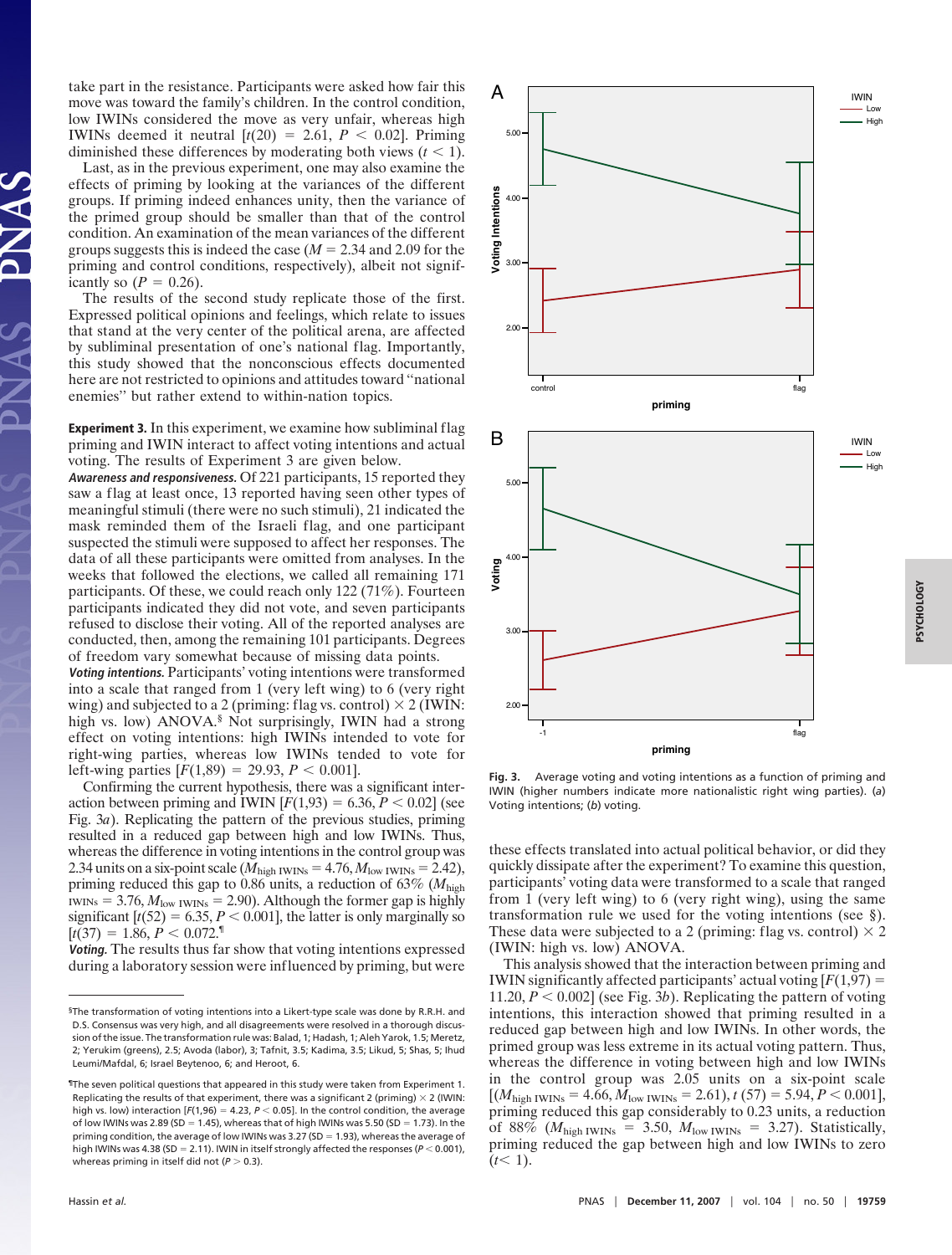Similar to the first two experiments, a complementary way of examining the effects of priming is to consider the variances of the different groups. If priming indeed enhances unity, then the variance in the primed group should be smaller than that of the control condition, and indeed, Levene's test reveals this is the case for both voting intentions  $(P < 0.05)$  and voting itself  $(P < 0.01)$ .

Last, did priming, IWIN, and their interaction affect voting directly, or did they do so through their influence on voting intentions? Regression analyses were conducted to address this question. These showed that priming, IWIN, and their interaction affected both voting intentions and voting itself (all betas are significant at the 0.05 level). When intentions were added to the regression that predicted voting, though, the contributions of all other factors were reduced to zero (all  $Ps > 0.35$ ). These results suggest the intentions expressed during the experiment may have mediated the effects of priming and IWIN on voting behavior, a mechanism that seems plausible given the acknowledged role of intentions in determining behavior (25). To better address this question, future research should include a group of participants who will not be asked about their voting intentions during the experiment.

#### **Discussion**

Together, results across three studies show that the subliminal presentation of a national flag can bring about significant changes not only in a citizen's expressed political opinions within an experimental setting but also in their ''real-life'' overt political behavior, perhaps the most significant political behavior of all, voting, temporally and contextually distant from the experiment.

In all three studies, the subliminal presentation of national flags increased unity by drawing participants to the political center. Note that, if one makes the reasonable assumption that the flag symbolizes mainstream Zionism, then another possible way of describing the current findings is as showing the subliminal presentation of an ideological symbol draws people toward this ideology. Because mainstream Zionism, by definition, is somewhere in the political center, participants moved to the center. It is possible, then, that if one primes symbols of more extreme (but still acceptable) ideologies, people would move toward this ideology and away from the center. Another possibility is that, under certain circumstances, priming symbols may activate one's own ideology. Thus, for example, if one is an extremely left-wing Zionist, then priming of a Zionistic symbol may activate her own ideology, whereas the same symbol would activate a totally different ideology for an extremely right-wing Zionist. Future research will hopefully address these issues, thus allowing us to better map the possible effects of national symbols on thought and behavior.

It may be suggested that the primes did not activate Zionism but rather activated a more general concern for the safety of Israel or a positive attitude toward it. Although, at its core, this is an empirical question that should be addressed in future research, we think this is a rather unlikely mechanism. This suggestion assumes that a move toward the political center reflects a greater concern for the safety of Israel or a more positive attitude toward it, an assumption we do not share.

The current findings also provide challenging data for cognitive scientists who investigate the mechanics of the human cognitive unconscious and its role in determining human behavior. More specifically, one may ask how do the mere presentations of national symbols affect one's opinions, voting intentions, and voting behavior? Do they change the weight we assign to relevant information, and if they do, how do they do it? Do they affect our political biases and tendencies? Do they ''color'' our world view? Do they activate a unity goal? In other words, the current studies focused on the phenomenon, but the processes that underlie it await further investigation.

Finally, the current studies provide stimulating data for social and political scientists who examine political behavior, and at the same time, they underscore the important function symbols play in shaping human conduct.

### **Methods**

**Experiment 1. Participants.** Fifty-three participants took part in this study, either for course credit or for 15 New Israeli shekels (NIS) (approximately \$3). They were randomly assigned to one of the two conditions of the study (priming vs. control).

**Procedure and materials.** Upon arrival at the laboratory, participants were assigned to private booths. They were told that questions would appear in either the upper or the lower part of the screen, and they were asked to answer these questions by pressing designated keys on the keyboard. Participants were further told that, before the presentation of every question, a visual stimulus would appear in its location, thus allowing them to anticipate the question's location. They were asked to respond to this stimulus by pressing one of two keys that indicate whether the stimulus appeared in the upper vs. lower part of the screen. Immediately after participants' responses, the visual stimulus disappeared, and a question appeared in its location. The study began with a ''practice stage'' of 50 trials, in which participants saw the visual stimulus and were asked to respond to it.

The task of indicating the location of the visual stimulus served to prime an image of the Israeli flag. The flag  $(3.55 \times 2.41)$ cm;  $134 \times 91$  pixels) was flashed for 16 msec, and it was immediately followed by a 300-msec mask. In the control condition, a control stimulus [a ''scrambled'' Israeli flag; see [sup](http://www.pnas.org/cgi/content/full/0704679104/DC1)[porting information \(SI\)](http://www.pnas.org/cgi/content/full/0704679104/DC1) *Appendix 1*] was flashed and it, too, was immediately followed by a mask. Overall, then, participants were primed 50 times in the beginning of the experiment and one time before each question.

There were 22 questions, 11 related to the Israeli–Palestinian conflict and 11 controls. Each question was accompanied by a nine-point response scale (see *[SI Appendix 2](http://www.pnas.org/cgi/content/full/0704679104/DC1)* for a comprehensive list of the experimental questions). The order of the questions was randomized.

After having completed the study, participants were handed a questionnaire that assessed, directly and indirectly, their awareness of the priming manipulation and its effects. Participants were asked (*i*) what stimulus/stimuli they saw before each question; (*ii*) whether there was one or more such stimuli; (*iii*) if there were more than one, what they were; (*iv*) whether there was any connection between the visual stimulus/stimuli that appeared before the question and their responses; (*v*) whether they used a certain strategy during the experiment; and (*vi*) what they thought the study examined.

The second part of the debriefing questionnaire contained a number of personal questions. Participants were explicitly told that we know the answers to these questions might be sensitive, but we would be very thankful if they would agree to answer them. Some of these questions had to do with participants' media habits (e.g., how many newspapers they read and how frequently they watch the news on television), and others pertained to self perception (e.g., whether they perceive themselves as capitalists vs. socialists).

The last three questions were those that assessed their IWIN. These were (*i*) when you think of yourself in general, how important to your identity is the fact that you are an Israeli? (*ii*) When you think of yourself in general, how would you define your attitude toward Zionism? (*iii*) When you think of yourself in general, how much do you identify with Israeli nationality? The correlation between *i* and *ii* was 0.77, between *i* and *iii* was 0.66, and between *ii* and *iii* was 0.83 (all  $P < 0.001$ ; Cronbach's  $\alpha = 0.87$ ).